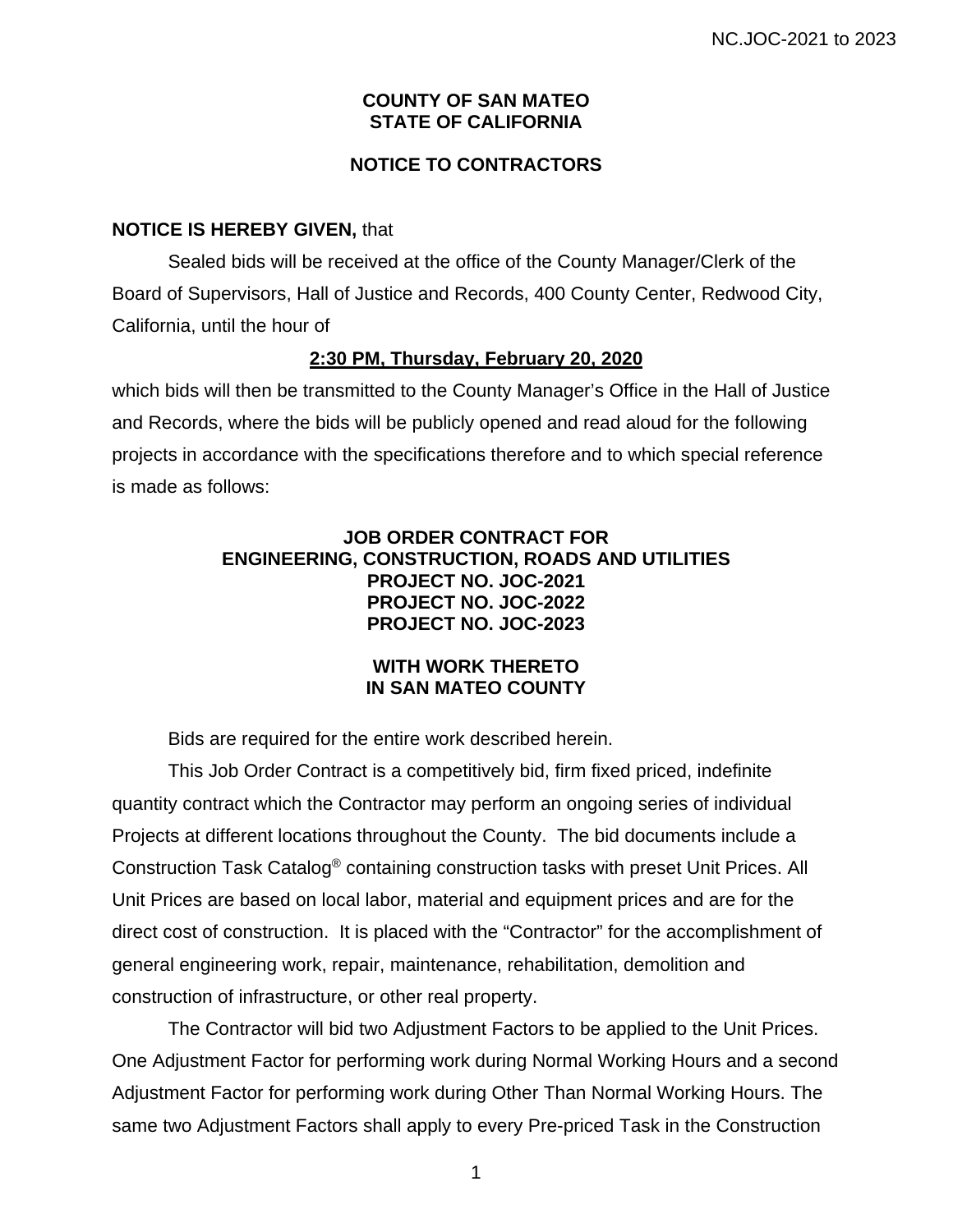Task Catalog®. Three (3) Contracts will be individually awarded to the three (3) lowest, responsive, responsible bidders.

Thereafter, as projects are identified the Contractor will jointly scope the work with the Owner. The County will prepare a Detailed Scope of Work and issue a Request for Proposal to the Contractor. The Contractor will then prepare a Job Order Proposal for the Project including a Job Order Price Proposal, drawings and sketches, a list of subcontractors and materialmen, construction schedule, and other requested documentation. The Job Order Price shall equal the value of the approved Job Order Price Proposal. The value of the Job Order Price Proposal shall be calculated by summing the total of the calculation for each Pre-priced Task (Unit Price x quantity x Adjustment Factor) plus the value of all Non-Pre-priced Tasks.

If the Job Order Proposal is found to be complete and reasonable, a Job Order may be issued.

A Job Order will reference the Detailed Scope of Work and set forth the Job Order Completion Time, and the Job Order Price. The Job Order Price shall be a lump sum, fixed price for the completion of the Detailed Scope of Work. A separate Job Order will be issued for each Project. Extra work, credits, and deletions will be contained in a Supplemental Job Order.

The work of this Contract will be set forth in the Detailed Scopes of Work referenced in the individual Job Orders. The Contractor is required to complete each Detailed Scope of Work for the Job Order Price within the Job Order Completion Time.

This Contract is for construction work and related services to be performed within a **designated area of the County.** However, if the need arises, the County reserves the right to require the Contractor to work at any location or facility under the jurisdiction of the County.

The Maximum Contract Value for each Job Order Contract is \$5,000,000. The Contractors will not be issued Job Orders which in total exceed the Maximum Contract Value. The County does not guarantee the Contractors will receive this volume of Work. There is no Minimum Contract Value. The County may award contracts to other contractors for the same or similar Work during the term of these Job Order Contracts.

The term of the Job Order Contract will be either for one (1) year or when issued Job Orders totaling the Maximum Contract Value have been completed, whichever occurs first. All Job Orders must be issued but not necessarily completed within one (1)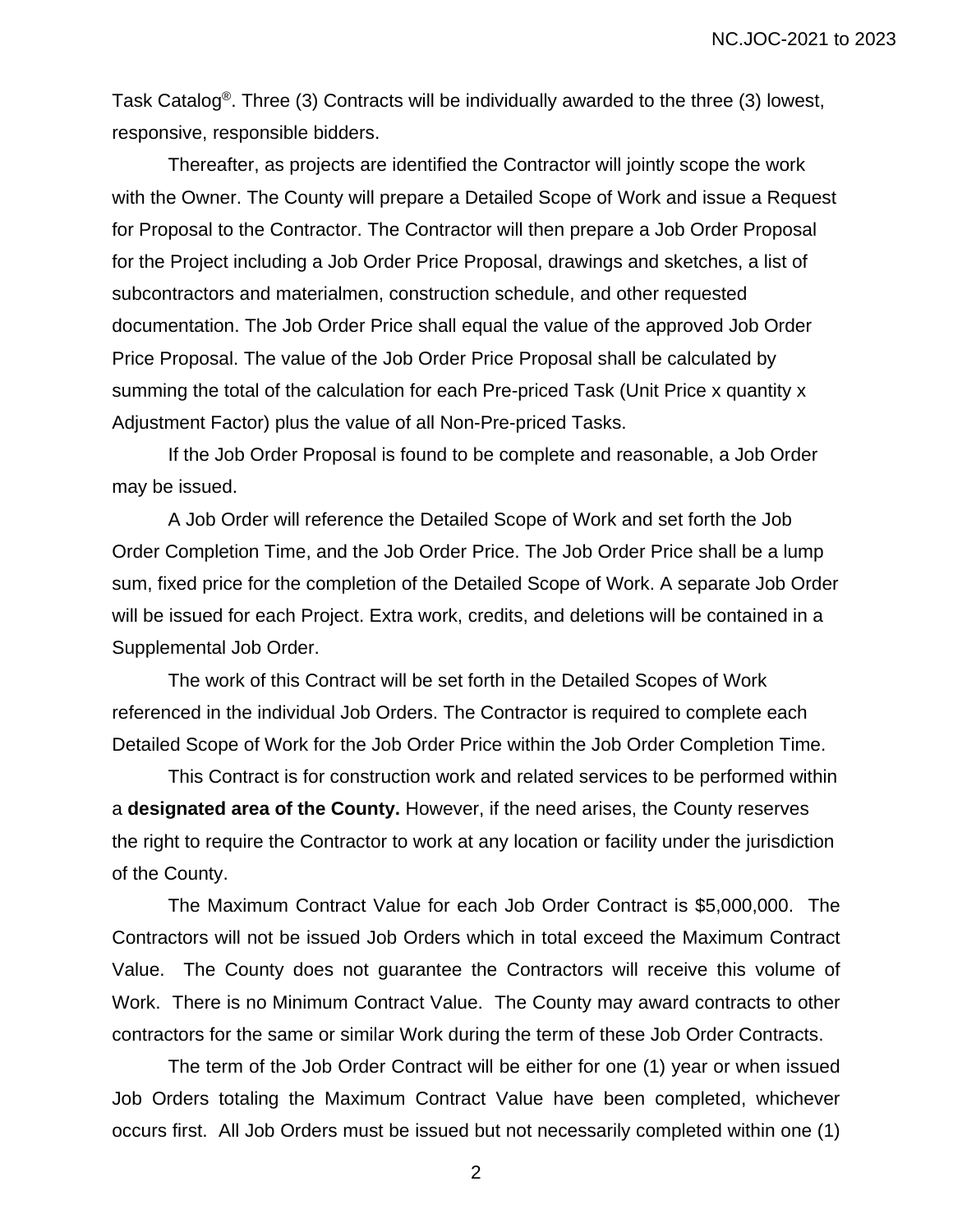calendar year of the commencement date of the Contract. All Job Orders issued during the term of this Contract shall be valid and in effect notwithstanding that the Detailed Scope of Work may be performed, payments may be made, and the guarantee period may continue, after such period has expired. All terms and conditions of the Contract apply to each Job Order.

There are two Adjustment Factors for this Contract. When preparing a Job Order Price Proposal, the Contractor shall select the appropriate Adjustment Factor for each task. The Normal Working Hours Adjustment Factor is for work performed between 8:00 AM and 4:30 PM, Monday thru Friday. Other than Normal Working Hours is for work performed outside of Normal Working Hours including all day Saturday, Sunday and County Holidays. The Other than Normal Working Hours Adjustment Factor must be equal to or greater than the Normal Working Hours Adjustment Factor.

All Unit Prices listed in the Construction Task Catalog® are priced at a net value of 1.0000. The Adjustment Factors shall be an increase or decrease to all the Unit Prices listed in the Construction Task Catalog®. For example, 1.1000 would be a 10% increase to the Unit Prices and 0.9500 would be a 5% decrease to the Unit Prices. Bidders who submit separate Adjustment Factors for separate Unit Prices will be considered non-responsive and their bid will be rejected.

Bidders are advised of the following:

- (1) Construction Task Catalogs® and Specifications for these Job Order Contracts for Enginee1ring, Construction, Roads and Utilities Project No. **JOC-2021**, **Project No. JOC-2022, and Project No. JOC-2023,** including forms of proposal and Contract, must be purchased from the County of San Mateo Department of Public Works for bidding.
- (2) The Plan Holders List will be posted to the County of San Mateo's Public Works website two (2) working days prior to the bid open date.
- (3) It will be the Contractor's sole responsibility to ensure that they have received addendums, *if any,* which will be posted to the County of San Mateo's Public Works website on the same day issued. Said addendums will also be sent to all current plan holders and made available during purchase of Plans and Specifications.
- (4) The Owner selected The Gordian Group's (Gordian) Job Order Contracting  $(JOC)$  Solution for their JOC program. The Gordian JOC Solution<sup>TM</sup> includes Gordian's proprietary JOC Software and eGordian® JOC Applications, construction cost data, and Construction Task Catalog®, which shall be used by the Contractor solely for the purpose of fulfilling its obligations under this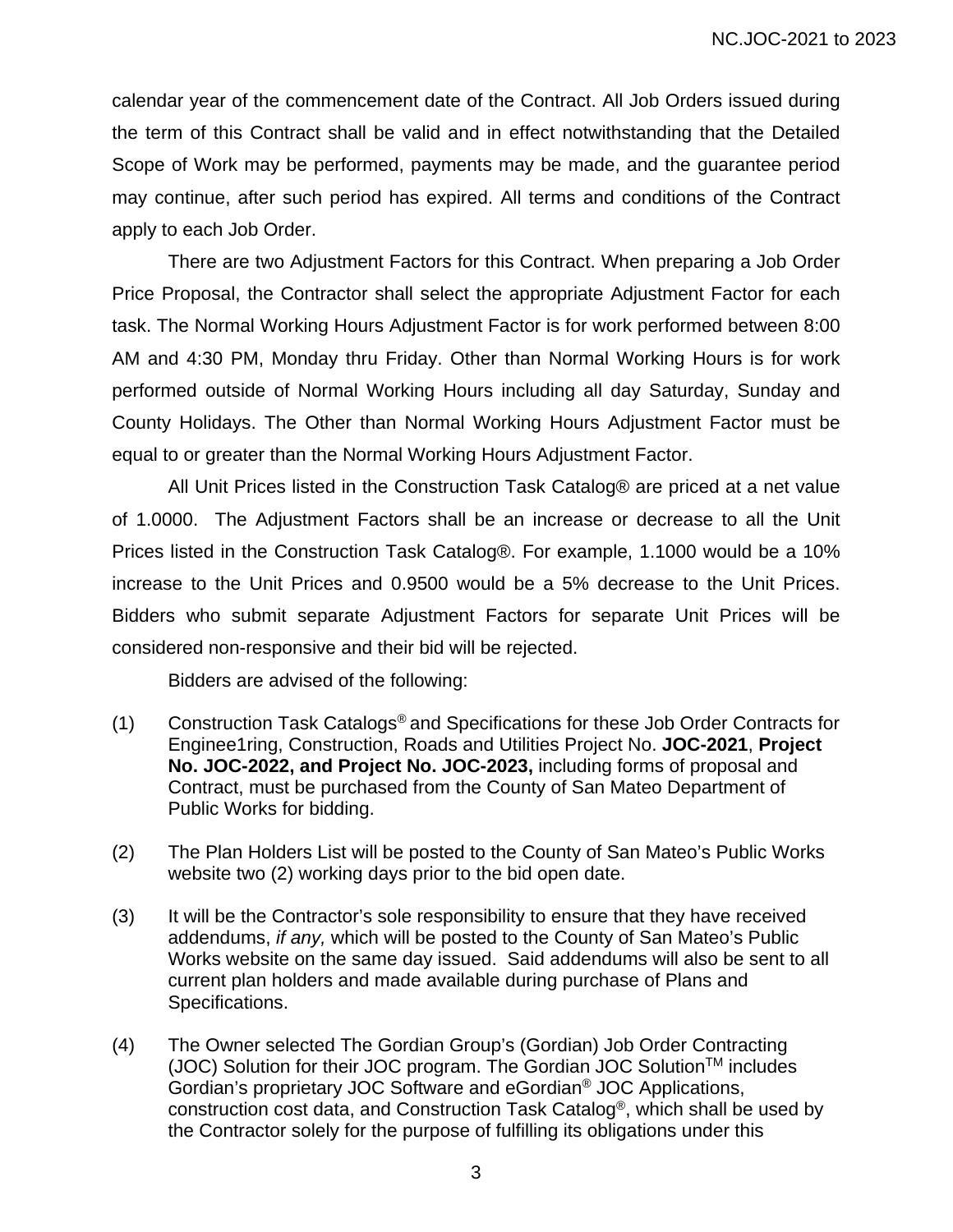Contract, including the preparation and submission of Job Order Proposals, Price Proposals, subcontractor lists, and other requirements specified by the Owner. **The Contractor shall be required to execute Gordian's JOC System License and Fee Agreement and pay a 1% JOC System License Fee to obtain access to the Gordian JOC Solution TM.**

The Public Works website will be updated as needed and can be accessed under the Departments tab found on the County of San Mateo website **(***www.smcgov.org***).** 

Payment to the Contractor for materials furnished and work completed shall be made by the County in accordance with Section 9 of the "Special Provisions" portion of these Contract Documents. Pursuant to Section 22300 of the Public Contract Code, Contractor may, upon his request and at Contractor's expense, substitute equivalent securities for any moneys retained from such payment for the fulfillment of the Contract.

An Initial Payment Bond and Performance Bond in the amount of \$1,000,000 each is required as security for the payment of all persons performing and furnishing materials in connection with this Contract. If the aggregate outstanding Job Orders issued under the contract exceeds \$1,000,000, increases in the Payment and Performance Bonds in increments of \$500,000 will be required such that the amount of the Payment and Performance Bonds are not less than one hundred percent (100%) of the outstanding aggregate Job Orders issued, which bonds shall remain in force for the duration and until completion of any outstanding Job Order. At no time may the sum of outstanding Job Orders exceed the amount of the Payment and Performance Bonds.

An outstanding Job Order shall be considered as any Job Order issued under this contract for which a Notice of Completion has not yet been filed.

"Payment" and "Performance" Surety Bonds have been approved as to form by County Counsel, of which samples of same are attached as Appendix C in the Special Provisions.

Pursuant to Section 1773 of the Labor Code, prevailing wage rates in the County have been established by the California Department of Industrial Relations, and copies are available in the office of the Director of Public Works. Said prevailing wage rates shall be made available to any interested party on request, and the successful Bidder shall post a copy of the wage rates at the job site.

**When applicable, both Contractor and Subcontractor hereby agrees to pay not less than prevailing rates of wages and be responsible for compliance with all the provisions of the California Labor Code, Article 2-Wages, Chapter 1, Part 7,**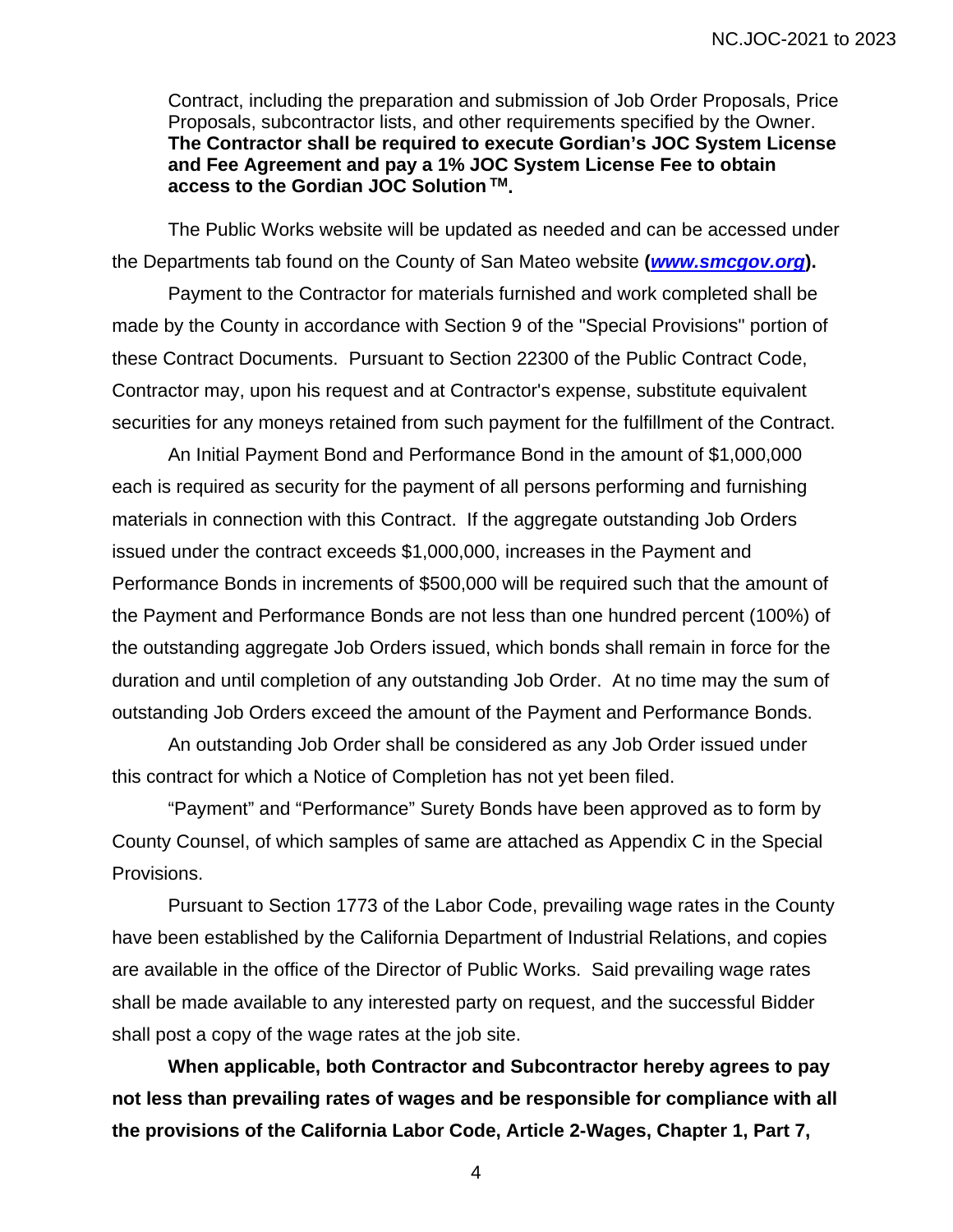**Division 2, Section 1770 et seq and Section 1810 et seq. A copy of the prevailing wage scale established by the Department of Industrial Relations is on file in the office of the Director of Public Works, and available at www.dir.ca.gov/DLSR or by phone at 415-703-4774. California Labor Code Section 1776(a) requires each contractor and subcontractor keep accurate payroll records of trades workers on all public works projects and to submit copies of certified payroll records upon request.** 

**Additionally, pursuant to State Senate Bill SB 854 (Stat. 2014, chapter 28), effective January 1, 2015:** 

- **1. No contractor or subcontractor may be listed on a Job Order Contract bid proposal for a public works project (submitted on or after March 1, 2015), unless registered with the Department of Industrial Relations pursuant to Labor Code section 1725.5 [with limited exceptions from this requirement for bid purposes only under Labor Code section 1771.1(a)].**
- **2. No contractor or subcontractor may be awarded a Job Order Contract for public work on a public works project (awarded on or after April 1, 2015), unless registered with the Department of Industrial Relations pursuant to Labor Code section 1725.5.**
- **3. This Project is subject to compliance monitoring and enforcement by the Department of Industrial Relations.**

Wage rates for overtime shall be paid at not less than one and one-half (1-1/2) times the above rates. Wage rates for Sundays and holidays shall be paid at not less than two (2) times the above rates.

The holidays upon which such rates shall be paid shall be all holidays recognized in the collective bargaining agreement applicable to the particular craft, classification, or type of worker employed on the Project.

It is the policy of the County that Contractors on public projects employ their workers and craftsmen from the local labor market whenever possible. "Local Labor Market" is defined as the labor market within the geographical confines of the County of San Mateo, State of California. Consistent with this policy, the Contractor is requested to employ craftsmen and other workers from the local labor market whenever possible to do so.

Each bidder shall submit with the bid, Certificates of Compliance and Intent on a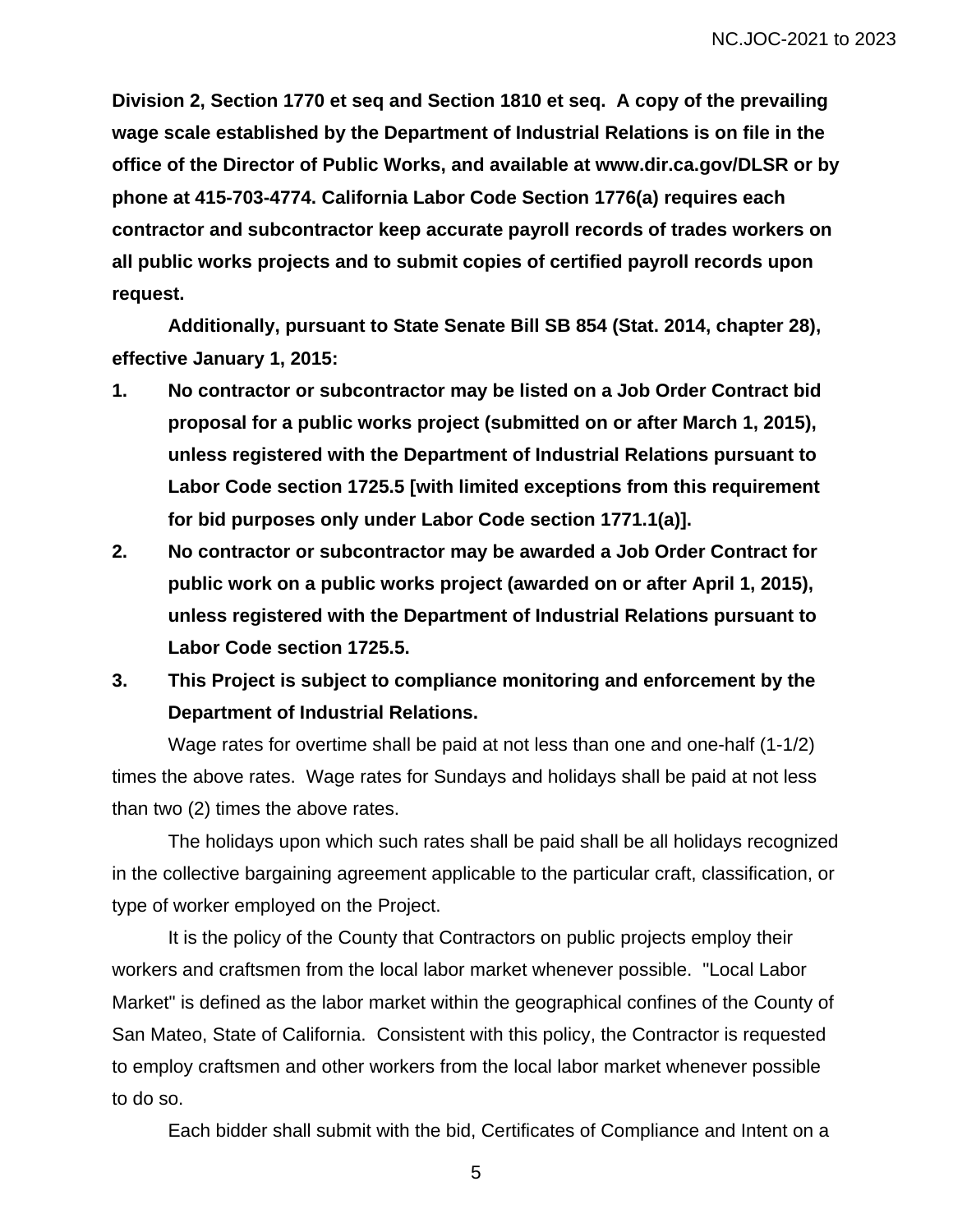form provided in the "Proposal" section of these Contract Documents, a certificate that bidder is in compliance with the provisions of the Equal Employment Opportunity Requirement of Executive Order 11246, Title VII of the Civil Rights Act of 1964, the California Fair Employment and Housing Act and any other federal, state and local laws and regulations relating to equal employment opportunity. With the execution of said certificates, bidder also agrees that bidder will maintain or develop and implement, during the course of the work concerned, a program of hiring and employment, conducted without regard to race, religion, color, national origin, ancestry, sexual orientation, or sex of the applicants. With this certification, bidder shall submit any and all information that may be required by the County in connection with the particular project.

Each bidder is hereby notified of Section 9204 and Section 20104 et seq. of the Public Contract Code as those Sections (attached hereto as Appendix E) relate to resolution of construction claims, and to Section 3186 of the Civil Code, as amended January 1, 1999 with regard to stop notices and public entity's rights to retain monies in order to provide for that entity's reasonable cost of litigation. The bidder is further notified that all provisions of Section 9204 and 20104 et seq. of the Public Contract Code and Section 3186 of the Civil Code, as outlined above shall be considered as incorporated into and become an integral part of these specifications.

Questions relating to equal employment should be directed to the County of San Mateo Department of Public Works, Equal Employment Opportunity Program, 555 County Center, 5<sup>th</sup> Floor, Redwood City, California, 94063-1665, telephone (650) 363-4100.

Contract Documents including the Construction Task Catalog®, Technical Specifications, and forms of Proposal and Contract may be seen and obtained at the office of the Director of Public Works, 555 County Center, 5<sup>th</sup> Floor, Redwood City, California, 94063-1665. Contract Documents may be obtained for a:

#### **NON-REFUNDABLE FEE OF \$25.00 PER SET**

Additional technical questions should be directed to the office of the Director of Public Works, 555 County Center, 5th Floor, Redwood City, California, 94063-1665, telephone